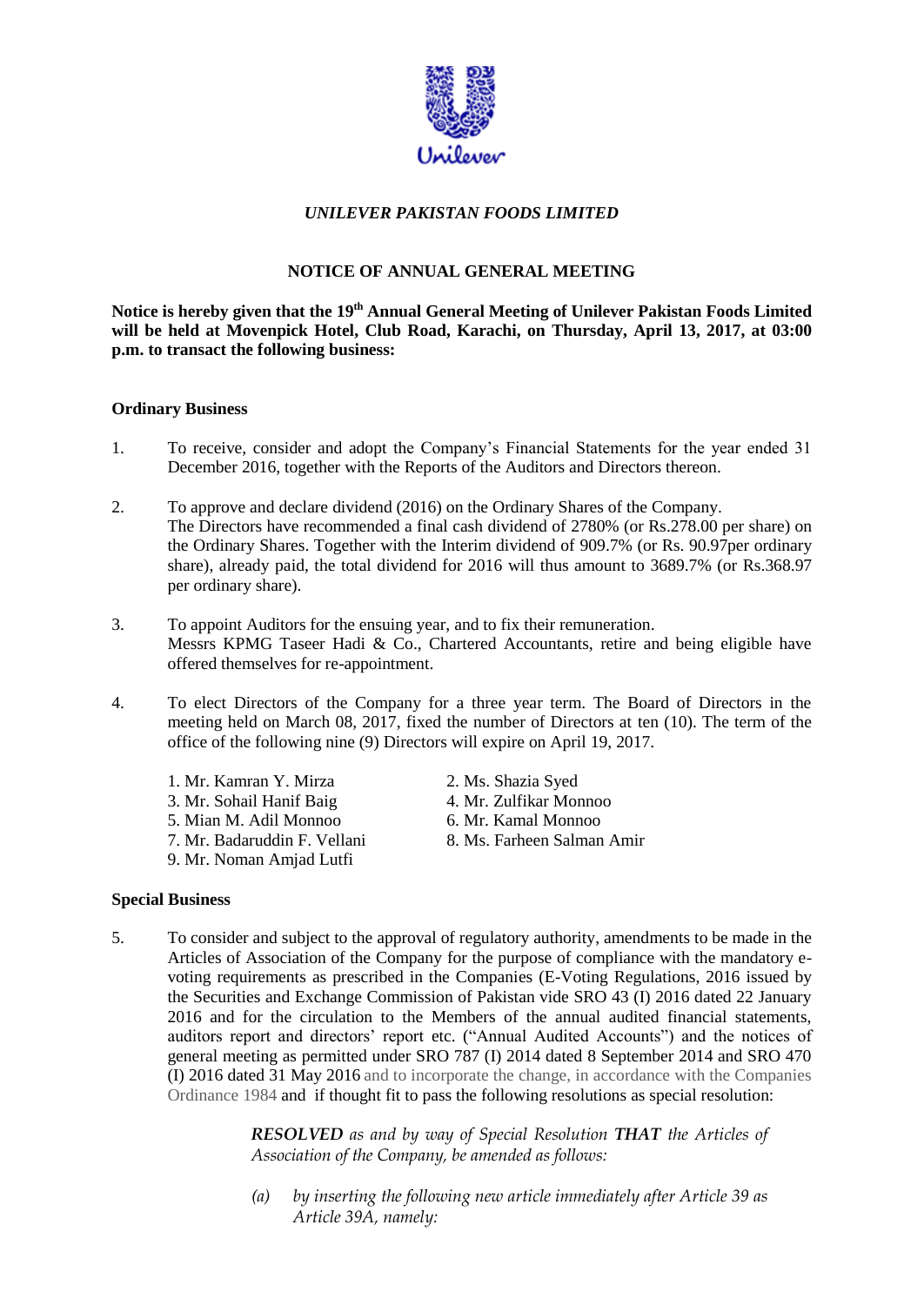- *39A. Subject to any rules or regulations that may be made Commission of Pakistan in this regard, Members may exercise voting rights at general meeting through electronic means if the Company receives the requisite with the requirements prescribed by Securities and from time to time by Securities and Exchange demand for poll in accordance with the applicable laws. The Company shall facilitate the voting by electronic means in the manner and in accordance Exchange Commission of Pakistan.*
- *(b) by replacing Article 44 as follows:* 
	- *44. The instrument appointing a proxy, together with the power of attorney of other authority (if any), under which it is signed or notarially certified copy thereof, shall be deposited at the office of the Company at least forty-eight hours before the time appointed for holding instrument of proxy not meeting the foregoing the meeting or adjourned meeting at which the person named in such instrument proposes to vote, and requirement shall not be treated as valid.*
- $(c)$  *as Article 44A, namely:*  by inserting the following new article immediately after Article 44
	- *44A. The instrument appointing proxy for e-voting shall be deposited in writing at least ten days before holding of through courier/in person, or through email address mentioned in the notice of general meeting or in the time to time or in any other form approved by the general meeting at the registered office of the Company form specified for e-voting in schedule II to the Companies (E-Voting) Regulations 2016 and amended Directors.*
- *(d) by inserting the following new article immediately after Article 89 as Article 89A, namely:* 
	- *report and directors' report etc. ("Annual Audited Accounts") and the notices of general meeting nay be transmitted and circulated to Members as permitted regulations, notifications, circulars, by way of email / electronic & digital means or through sending by way of CD/DVD/USB or other permissible compatible medium to the registered or notified address of the Members or through any other means as may be Audited Accounts and the notices of general meeting 89A. Notwithstanding anything contained in these Articles, the annual audited financial statements, auditor's from time to time and at any time under any law, rules, regulations, notifications, circulars and subject to the provisions of any such any law, rules, prescribed, instead of transmitting the Annual in hard copy.*

 *RESOLVED FURTHER THAT the Executive Directors and / or the Company Secretary be and hereby are jointly and severally authorized to*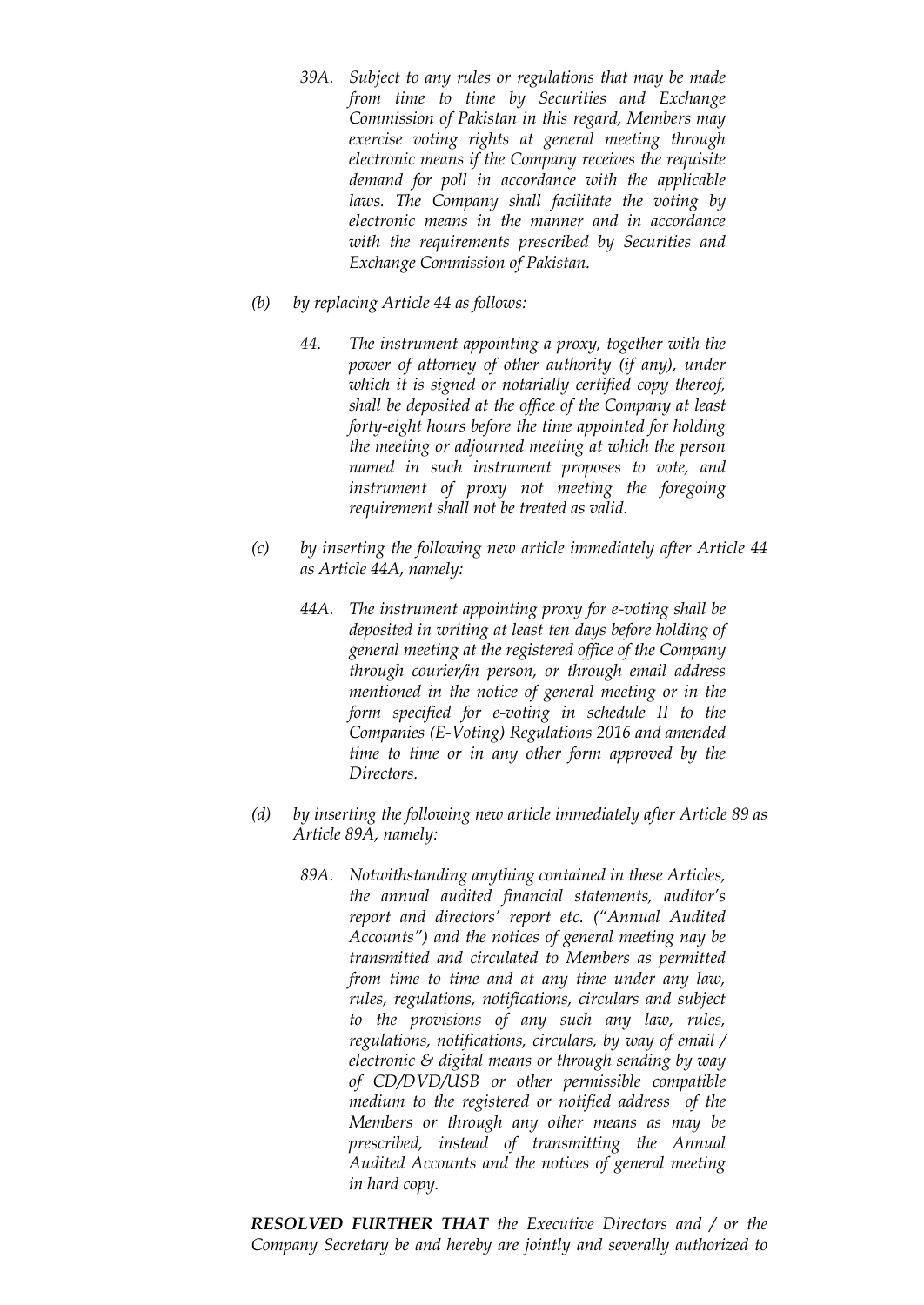*do all such acts and take all such steps as may be necessary for amendment to the Articles of Association of the Company.* 

 6. To consider and approve transmission of annual audited financial statements, auditor's report and directors' report etc. ("Annual Audited Accounts") to members through electronic & digital means CD/DVD/USB or other permissible compatible medium at their registered or notified address as allowed by the Securities and Exchange Commission of Pakistan under SRO 470(I) 2016 dated 31 May 2016 and if thought fit to pass the following resolution as ordinary resolution:

 *RESOLVED THAT under and pursuant to S.R.O. No. 470 (I)/2016 dated 31 transmission of annual audited financial statements, auditor's report and directors' report etc. ("Annual Audited Accounts") to members at their registered or notified address in soft form by way of email / electronic & digital means or by way of CD/DVD/USB or other permissible compatible medium May 2016 issued by the Securities and Exchange Commission of Pakistan the instead of transmitting the Annual Audited Accounts in hard copies, be and is hereby approved.* 

By Order of the Board

March 21, 2017 Karachi Amar Naseer

Company Secretary

#### **Notes:**

- 1. Share Transfer Books will be closed from April 07, 2017 to April 13, 2017 (both days inclusive) when no transfer of shares will be accepted for registration. Transfers in good order, received at the office of Company's Share Registrar M/s Central Depository Company of Pakistan Limited, Share Registrar Department, CDC House, 99-B, Block "B", S.M.C.H.S., Main Shahra-e-Faisal, Karachi-74400 by the close of the Business on April 06, 2017 will be treated in time for the purpose of payment of Final Dividend to the transferees and for ascertaining the entitlement of shareholders for the purpose of attending the Annual General Meeting.
- Meeting.<br>2. All Members / Shareholders are entitled to attend and vote at the meeting. A Member may appoint a proxy who need not be a Member of the Company.
- **3.** The Individuals (Member/Proxy), shall authenticate his / her identity by showing his her original valid Computerized National Identity Card (CNIC) or original passport at the time of attending the Meeting.
- 4. Duly completed instrument of proxy, and the other authority under which it is signed, or a notarially certified copy thereof, must be lodged with the Company Secretary at the Company's Registered Office (1<sup>st</sup> Floor, Avari Plaza, Fatima Jinnah Road, Karachi) at least 48 hours before the time of the meeting.
- 5. CDC Account Holders will further have to follow the under-mentioned guidelines as laid down by the Securities and Exchange Commission of Pakistan:

#### **A. For Attending the Meeting:**

 i.In case of individuals, the account holder or sub-account holder and / or the person whose securities are in group account and their registration details are uploaded as per the Regulations, shall authenticate his / her identity by showing his / her original valid Computerised National Identity Card (CNIC) or original passport at the time of attending the meeting.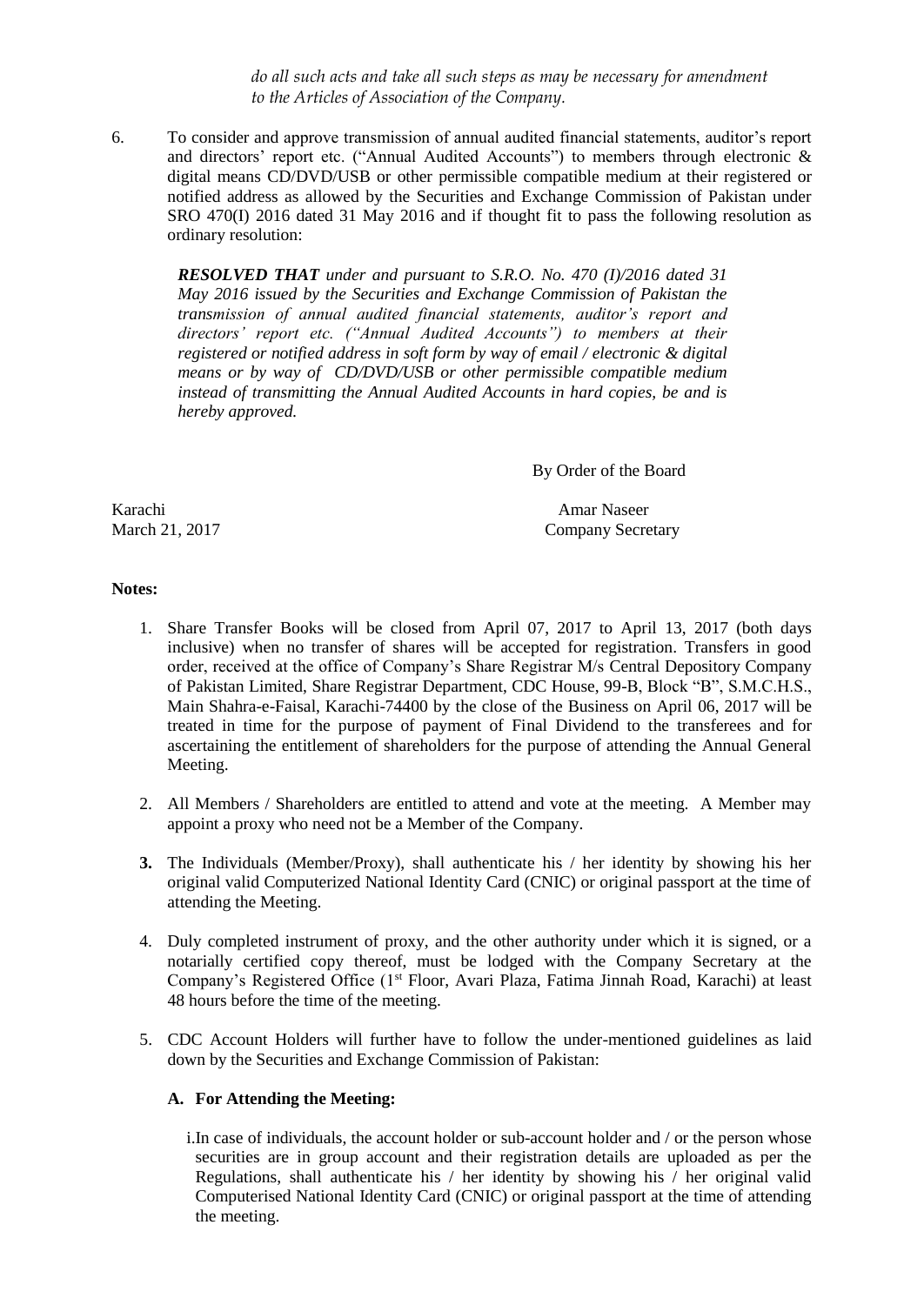ii.In case of corporate entity, the Board of Directors' resolution/power of attorney with specimen signature of the nominee shall be produced (unless it has been provided earlier) at the time of the meeting.

### **B. For Appointing Proxies:**

- i. In case of individuals, the account holder or sub-account holder and/or the person whose securities are in group account and their registration details are uploaded as per the Regulations, shall submit the proxy form accordingly.
- ii. The proxy form shall be witnessed by two persons whose names, addresses and CNIC numbers shall be mentioned on the form.
- iii. Attested copies of valid CNIC or the passport of the beneficial owners and the proxy shall be furnished with the proxy form.
- iv. The proxy shall produce his / her original valid CNIC or original passport at the time of meeting.
- v. In case of corporate entity, the Board of Directors' resolution / power of attorney with specimen signature and attested copy of Valid CNIC of the person nominated to represent and vote on behalf of the corporate entity, shall be submitted along with proxy form to the Company.

#### 6. **Election of Directors:**

 Board of Directors, at ten (10) at its meeting held on March 08, 2017. The number of Directors to be elected at the Annual General Meeting has been fixed by the

Company at its registered office: Any person who seeks to contest election for directorship of the Company shall file with the

Company at its registered office:<br>i) A Notice of his/her intention to offer himself for election 14 days before the date of the above said Annual General Meeting, in terms of Section 178(3) of the Companies Ordinance 1984;

ii) Form 28 (consent to Act as Director) prescribed under the Companies Ordinance 1984;

iii) Detailed profile along with office address; and

 iv) Declaration in respect of being compliant with the requirements of the Code of Corporate Governance 2012 and the eligibility criteria as set out in the Companies Ordinance, 1984 to act as director or an independent director of the listed companies.

v) Attested copy of valid CNIC and NTN

 Detailed profile of the nominated Director along with office address to be placed on the Company's website seven days prior to the date of election in terms of SECP's SRO 634(I)2014 of July 10, 2014.

7. The Individual Members who have not yet submitted photocopy of their valid Computerized National Identity Card (CNIC) to the Company / Share Registrar, are once again reminded to send the same at the earliest directly to Company's Share Registrar, M/s Central Depository Company of Pakistan Limited, Share Registrar Department, CDC House, 99-B, Block "B", provide their National Tax Number (NTN). Please give Folio Number with the copy of CNIC / NTN details. The Shareholders who hold shares with Participants / Stock Brokers or with Central Depository Company may approach to provide the CNIC number / NTN details to S.M.C.H.S., Main Shahra-e-Faisal, Karachi-74400. The Corporate Entities are requested to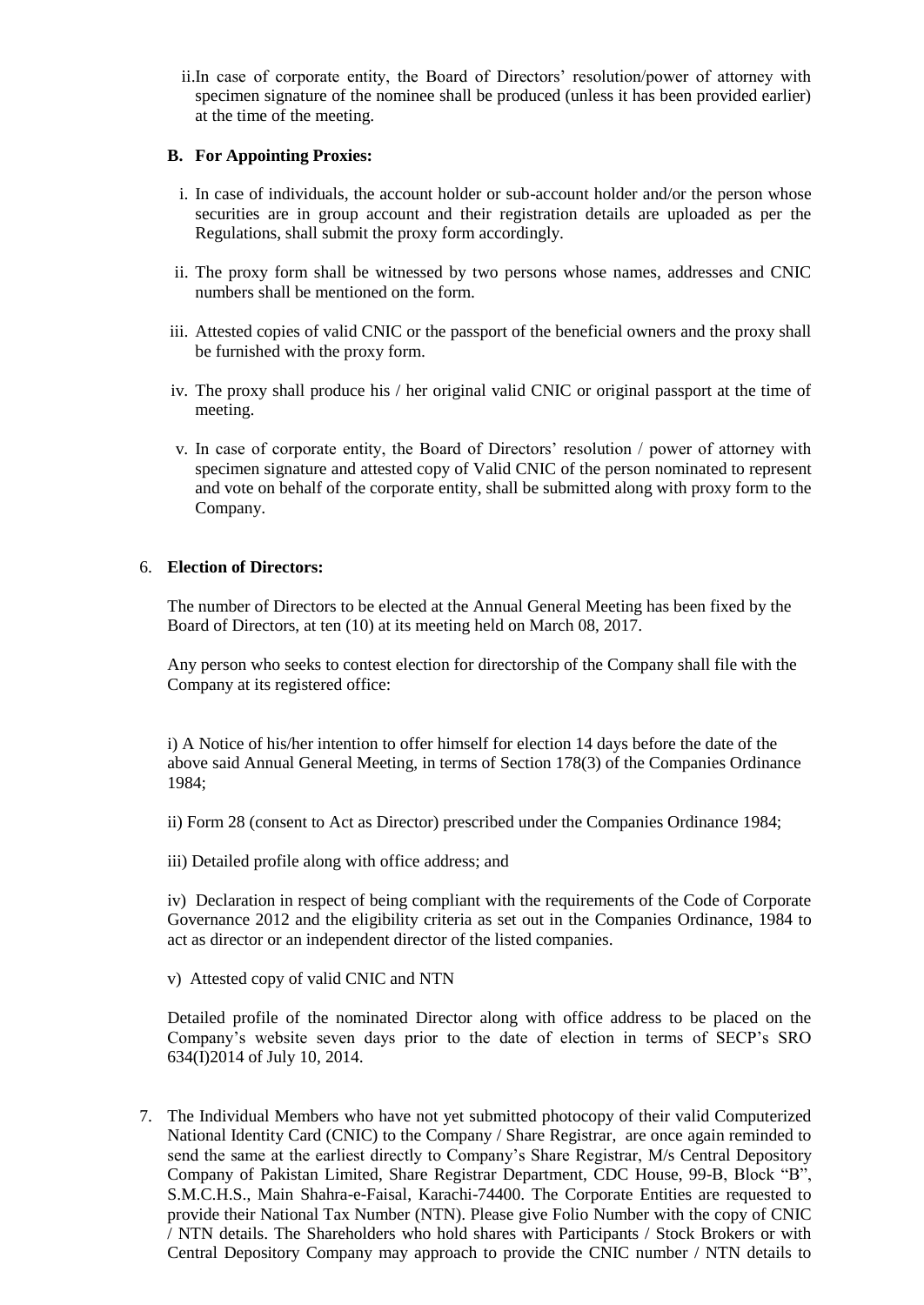their Participants / Stock Broker or to CDC to update the details in their electronic system. Reference is also made to the Securities and Exchange Commission of Pakistan (SECP) Notifications SRO 779 (I) dated August 18, 2011, and SRO 831 (I) 2012 dated July 05, 2012, which mandates that the dividend warrants should bear CNIC number of the registered member or the authorized person, except in case of minor(s) and corporate members. In case of non-receipt of the copy of a valid CNIC, the Company will withhold dividend warrants of such Shareholders to comply with the said SROs of SECP. Further, mentioning of CNIC number in the Annual Return "Form A" is also an obligatory requirement, which is required to be filed with SECP under Section 156 of the Companies Ordinance 1984.

 8. (i) The Government of Pakistan through Finance Act, 2014 has made certain amendments in Section 150 of the Income Tax Ordinance 2001 whereby different rates are prescribed for deduction of withholding tax on the amount of dividend paid by the Companies. Now these rates as per the Finance Act -2016 are as under:

| (a) For Filers of Income Tax Return     | 12.5% |
|-----------------------------------------|-------|
| (b) For Non-Filers of Income Tax Return | 20.0% |

 To enable the Company to make tax deduction on the amount of cash dividend @ 12.5% instead of 20% all the shareholders whose names are not entered into the Active Tax-payers List (ATL) provided on the website of FBR, despite the fact that they are filers, are advised to make sure that their names are entered into ATL before the start of book closure date i.e. April 07, 2017 for entitlement to final dividend to be paid on May 09, 2017 otherwise tax on their cash dividend will be deducted @ 20% instead of 12.5%.

 (ii) For any query/problem/information, the investor may contact the Share Registrar: The Manager, Share Registrar Department, Central Depository Company of Pakistan Limited, telephone number: 0800 - 23275 (Toll Free), e-mail address: [info@cdcpak.com](mailto:info@cdcpak.com) and /or the Company: Ms. Wajiha Khan, telephone number: +92- 21-35660062 e-mail address: [wajiha.khan@unilever.com.](mailto:wajiha.khan@unilever.com)

 (iii) The corporate shareholders having CDC accounts are required to have their National Tax Number (NTN) updated with their respective participants, whereas corporate physical shareholder should send a copy of their NTN certificate to the company or it's Share Registrar M/s Central Depository Company of Pakistan Limited, Share Registrar Department. The Shareholders while sending NTN or NTN certificates, as the case may be, must code Company name and their respective folio numbers.

 According to clarification received from Federal Board of Revenue (FBR), withholding tax will be determined separately on 'Filer/Non-Filer' status of Principal Shareholder as well as Joint Holder(s) based on their shareholding proportions, in case of joint holding / joint to provide shareholding proportions of Principal Shareholder and Joint-Holder(s) in respect of shares held by them, to Company's Share Registrar, M/s Central Depository Company of Main Shahra-e-Faisal, Karachi-74400, in writing (on the form annexed with the annual accounts of the Company and is also available on Company's website)), otherwise it will be assumed that the shares are equally held by Principal Shareholder and Joint –Holder(s). account. In this regard, all shareholders who hold shares with joint shareholders, are requested Pakistan Limited, Share Registrar Department, CDC House, 99-B, Block "B", S.M.C.H.S.,

9. According to the SECP circular No. 8(4) SM/CDC 2008 of April 05, 2013, Shareholders are entitled to receive their cash dividend directly in their bank accounts instead of receiving the dividend warrants physically. Shareholders having physical holding and desiring to avail this option may submit the prescribed Dividend Mandate Form, to the Company's Share Registrar. The Shareholders who hold shares with participants / stock brokers or with Central Depository Company may approach to submit the prescribed Dividend Mandate details to their participants / stock broker or to CDC for this option, with a copy of the Dividend Mandate Form to Share Registrar of the Company. The dividend mandate form has been attached in the Annual Report and also uploaded on our Company's website.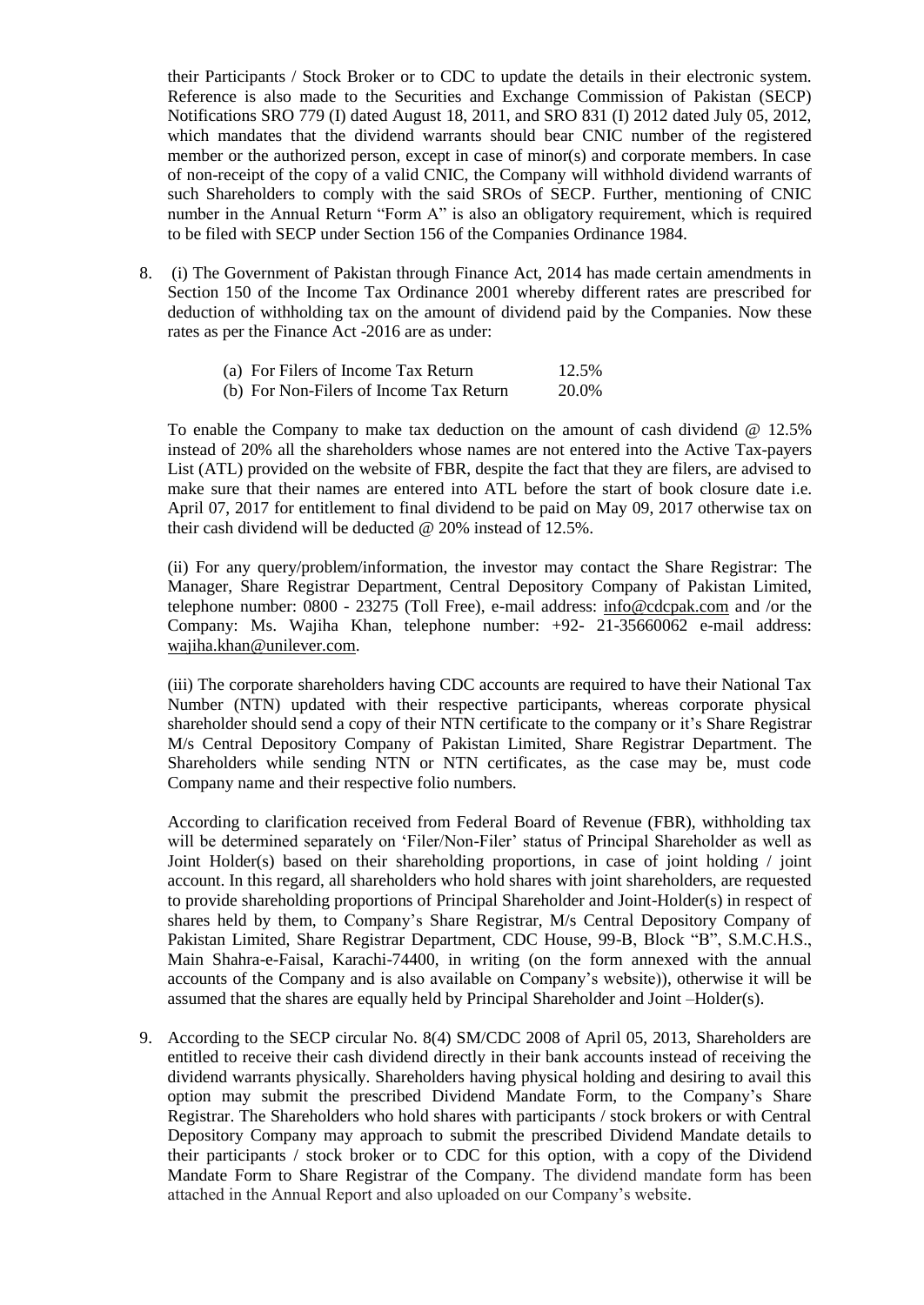10. Under and pursuant to the Circular No. 10 of 2014 dated 21 May 2014 issued by the Securities and Exchange Commission of Pakistan, members can also avail video conference facility at Lahore, subject to the following conditions.

 The video conferencing facility will be provided only if the Company receives consent from the meeting through video conference at least 10 days prior to the date of general meeting. members holding in aggregate 10% or more shareholding residing at Lahore, to participate in

 The Company will intimate to the members regarding venue of video conference facility 5 days before the date of general meeting along with complete information necessary to enable them to access such facility.

 In this regard, members who wish to participate through video conference facility at Lahore should send a duly signed request as per the format, attached with the annual report of the Company and also available on the website of the Company, to the registered address of the Company at least 10 days before the date of general meeting.

11. The Securities and Exchange Commission of Pakistan under Notification SRO 787(I)/2014 dated 8 September 2014 has allowed listed companies, to circulate to the members, by way of email, the annual balance sheet and profit and loss account, auditor's report and directors' report etc. ("Annual Audited Accounts") along with the notice of general meeting.

 Therefore, it is notified to all members that in accordance with Notification SRO 787(I)/2014 dated 8 September 2014, members who wish to receive copies of the Audited Financial Statements (Annual Report) along with notice of AGM by email, may send the Standard Request Form to the Company's Share Registrar. The Standard Request Form is available from the Company's website. If a member prefers to receive hard copies for all the future Audited Financial Statements and notices of general meetings, then such preference of the member shall be noted in the Standard Request Form.

 The Company shall, however, provide the hard copies of the Annual Audited Accounts to the Members, on demand, free of cost.

- 12. The annual report of the company for the year ended 31 December 2016 has been placed on the Company's website
- 13. Any change of address of Members should be immediately notified to the Company's Share Registrars, M/s Central Depository Company of Pakistan Limited, Share Registrar Department, CDC House, 99-B, Block "B", S.M.C.H.S., Main Shahra-e-Faisal, Karachi - 74400.

.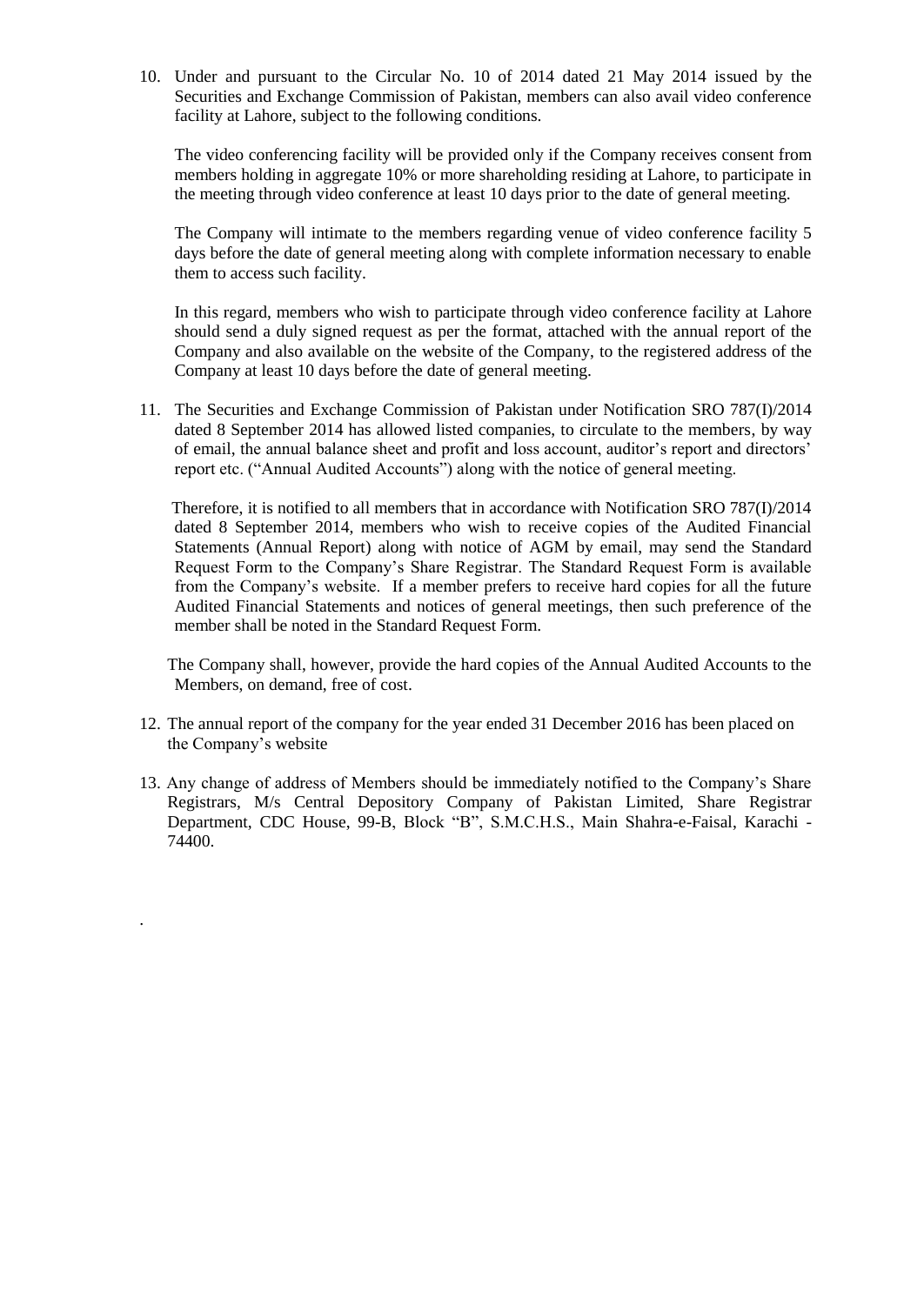# **STATEMENT UNDER SECTION 160(1)(b) OF THE COMPANIES ORDINANCE, 1984**

**----------------------------------------------------------------**

 This statement sets out the material facts concerning the Special Business to be transacted at the Annual General Meeting to be held on April 13, 2017.

# AGENDA ITEM 5 *Amendments in the Articles of Association*

 The Companies (E-Voting) Regulations, 2016 provides to the members of a company an option to vote electronically at general meetings of a company and a member may in this regard appoint another member or a non-member as their proxy to vote on their behalf through electronic voting. As such, in order to enable voting by electronic means the Articles of Association of the Company are required to be amended.

 Further the Securities and Exchange Commission of Pakistan has allowed listed companies through SRO 787(I)/2014 dated 8 September 2014 and SRO 470 (I)/2016 dated 31 May 2016 to transmit and circulate the annual balance sheet and profit and loss account, auditor's report and directors' report etc. ("Annual Audited Accounts") and the notices of general meeting to its members through email / electronic & digital means or through CD/DVD/USB or other permissible compatible medium sent to their registered or notified address instead of transmitting the Annual Audited Accounts and the notices of general meeting in hard copies. As such the Articles of Association are required to be amended to provide for transmission of Annual Audited Accounts and the notices of general meeting to Members in forms other than hard copies.

 The approval of the Members is being sought for the specific amendments to the Articles of Association.

 The resolutions required for the above purpose are set forth in the notice convening the Annual General Meeting and the resolutions will be proposed and passed as a Special Resolution.

 None of the directors of the Company have any direct or indirect interest in the above said special business.

## AGENDA ITEM 6 *Transmission of Annual Audited financial statements through CD/DVD/USB*

 September 2014 allowed listed companies under SRO 470 (I)/2016 dated 31 May 2016 to transmit the annual balance sheet and profit and loss account, auditor's report and directors' report etc. ("Annual Audited Accounts") to its members by sending through email / electronic & digital means or by way of CD/DVD/USB or other permissible compatible medium to their registered or notified address instead of transmitting the Annual Audited Accounts in hard copies. The Company shall, however, supply the hard copies of the Annual Audited Accounts to the Members, on demand, free of cost upon The Securities and Exchange Commission of Pakistan has in continuation of SRO 787(I)/2014 dated 8 receipt of the Standard Request Form, which will be made available on the website of the Company.

 None of the directors of the Company have any direct or indirect interest in the above said special business.

#### **Procedure for Election of Directors:**

 According to the Company's Articles of Association, the Companies Ordinance 1984, and the Code of Corporate Governance, the following procedure is to be followed for nomination and election of Directors:

 (i) The election of ten (10) Directors will be for a term of three years, commencing from April 20, 2017.